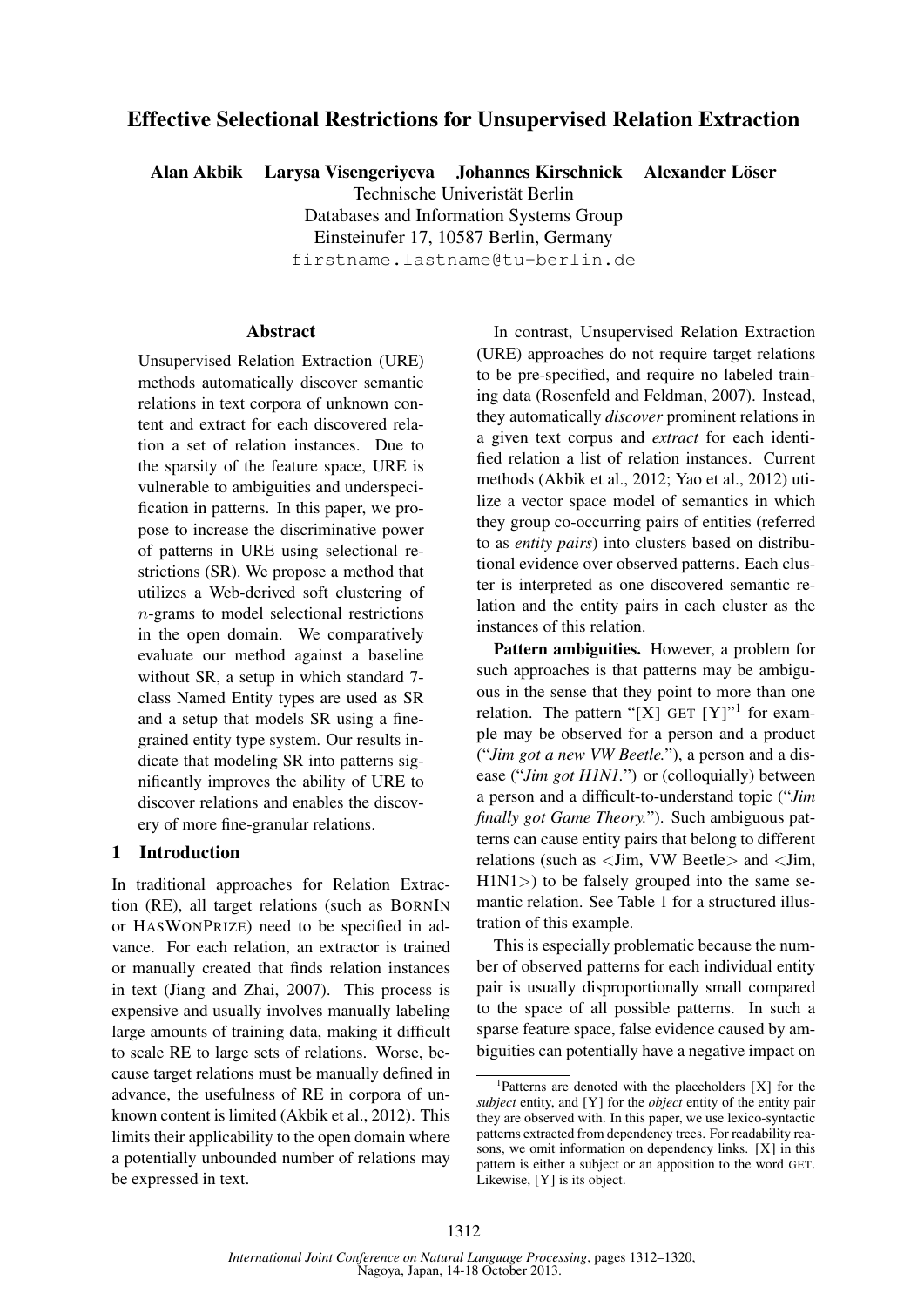| <b>Sentence</b>                                    | <b>Entity pair</b>                   | <b>Pattern</b>  | <b>Restricted Pattern</b>      |  |  |
|----------------------------------------------------|--------------------------------------|-----------------|--------------------------------|--|--|
| Yesterday, <b>Jim</b> got a new <b>VW Beetle</b> . | $\langle$ Jim. VW Beetle $\rangle$   | $[X]$ GET $[Y]$ | $[X:Person]$ GET $[Y:PRODUCT]$ |  |  |
| $\lim$ got $H1NI$ .                                | $\langle$ Jim. H $1$ N $1$ $>$       | $[X]$ GET $[Y]$ | $[X:Person]$ GET $[Y:DISEASE]$ |  |  |
| <b>Jim</b> finally got <b>Game Theory</b> .        | $\langle$ Jim, Game Theory $\rangle$ | $[X]$ GET $[Y]$ | $[X:Person]$ GET $[Y:THEORY]$  |  |  |

Table 1: Example of pattern generation from three sentences. Three entity pairs are observed that belong to different relations. For example <Jim, VW Beetle> may belong to a PERSONACQUIREPRODUCT relation and <Jim, H1N1> to a PERSONINFECTEDWITHDISEASE relation. Without selectional restrictions, however, the same pattern is observed for all entity pairs, giving false evidence that they share the same relation. With selectional restrictions, different patterns are correctly observed.

the overall relation extraction quality of a URE approach.

Selectional restrictions in patterns. One approach to this problem is to include information on selectional restrictions (SR) to the patterns to increase their discriminative power (Resnik, 1996). We could restrict the patterns to apply only to entities of certain semantic classes or types. So, instead of the pattern "[X] GET [Y]" for the above mentioned examples we might generate "[X:PERSON] GET [Y:PRODUCT]" for "*Jim got a new VW Beetle.*", "[X:PERSON] GET [Y:DISEASE]" for "*Jim got H1N1.*" and so forth (see Table 1).

However, modeling selectional restrictions in URE is not trivial, as it is unclear what type system and what *granularity* of types are required. For example, the types of a standard NER tagger (PERSON, LOCATION, ORGANIZATION etc.) may be too coarse grained for the above example, not being able to distinguish between DISEASE and PRODUCT.

While more fine-grained NER taggers have recently been researched (Ling and Weld, 2012), it is unclear whether they can be applied to the open domain. Here, we may encounter a potentially unrestricted set of entities of arbitrary types and granularity that varies from corpus to corpus. Also, each entity may have different types depending on how the type hierarchy is modeled; the string "*VW Beetle*" for instance may refer to a car, a product or a brand.

Contributions. In this paper, we address these challenges and study effective and viable methods for modeling selectional restrictions for URE in the open domain. We evaluate and discuss modeling SR using Named Entity types from the Stanford NER tagger (Finkel et al., 2005) as well as fine-grained Named Entity classes derived from the YAGO knowledge base (Hoffart et al., 2011). In addition, we propose a novel method that overcomes shortcomings of existing methods by leveraging a Web-derived clustering of  $n$ -grams to model restrictions in an unsupervised fashion. We evaluate all setups against an informed baseline (based on previous work by (Akbik et al., 2012; Rosenfeld and Feldman, 2007)) in which patterns are not restricted.

We observe in all experiments that selectional restrictions significantly improve URE. The best performing setups use fine-grained Named Entity classes and our proposed open domain method, yielding f-measure improvements of 28% and 15% respectively over the baseline. We inspect the clustering results and find that the choice of SR influences the granularity of discovered relations. Based on our findings, we identify limitations of SR and outline challenges for URE.

## 2 Previous Work

We review previous work in URE with regards to selectional restrictions, and introduce the phrasal clustering dataset we use in our proposed method.

URE. There are a number of canonical works that relate to URE; (Lin and Pantel, 2001) first used distributional evidence to measure the similarity of patterns to find paraphrases of patterns. (Turney, 2006) instead computed the similarity of pairs of nouns using patterns as features. Their goal was finding analogies in text. (Rosenfeld and Feldman, 2007) then used a clustering method on a similar vector space model to group pairs of entities into clusters that represent semantic relations.

More recent work has addressed the problem of ambiguous patterns in URE in different ways. Notably, (Akbik et al., 2012) have evaluated pattern generation methods using lexical, shallow and deep syntactic features. They found that the use of deep syntactic features reduces pattern ambiguity and dramatically increases overall relation extraction f-measure by 65%. However, they do not model selectional restrictions in their pattern gen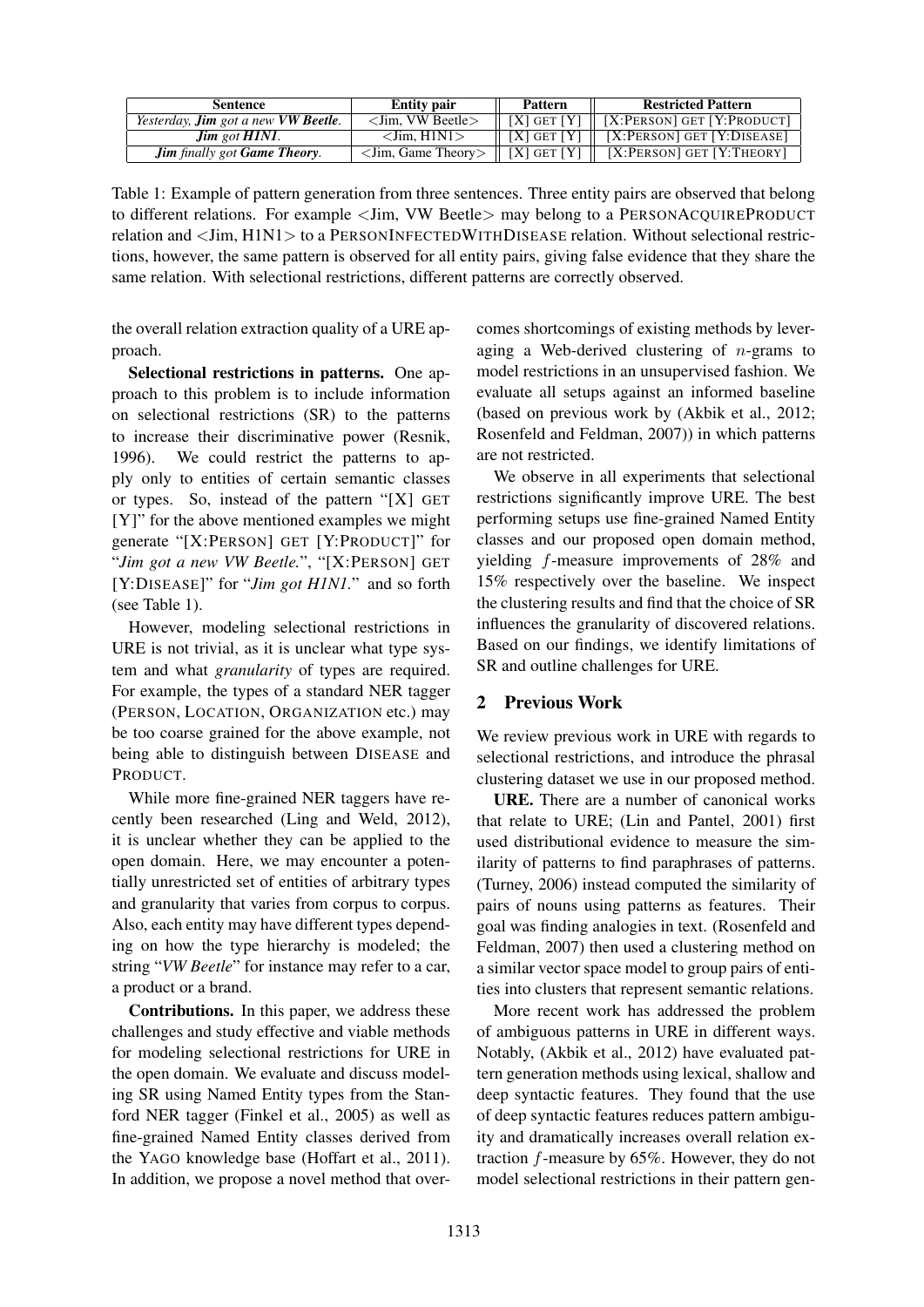eration step.

Selectional Restrictions. Other recent work has incorporated information from NER taggers into their feature set. (Mesquita et al., 2010) use a standard 4-class NER tagger, but do not individually evaluate its impact. (Yao et al., 2012) use a very rich feature set, including fine-grained Named Entity types and document topics, to first disambiguate each pattern individually and in a second step perform URE using disambiguated patterns. This approach is problematic for many corpora because it requires a massive redundancy of pattern observations for disambiguation. In their experiments, they handled only patterns that are seen more than 200 times in their corpus. For comparison, in the large data set that we use in this paper, only 9 out of over 36.000 patterns are observed more than 200 times.

Phrasal Clustering. Contrary to previous work we do not propose using a manually established type system for selectional restrictions. Rather, we use a clustering of more than 10 million distinct one-to-five-word-grams from the Google  $n$ -gram data set (Lin and Wu, 2009) computed by (Lin et al., 2010). Previous work has leveraged the latent semantic information given by phrasal cluster memberships of  $n$ -grams to solve tasks other than URE. For example, (Zhou et al., 2011) increase the performance of deep syntactic parsers with regard to long-range dependencies, and (Täckström et al., 2012) transfer linguistic structure using cross-lingual word clusters.

In this work, we interpret each phrasal cluster as an entity type and all  $n$ -grams assigned to a cluster as belonging to this type. We incorporate this into the pattern generation step of our URE method and use this information to model selectional restrictions. Thus, the type system is not manually specified, but rather induced without supervision from a large Web corpus, making it a natural fit for the open domain and URE.

#### 3 Pattern Generation

Pattern generation is the phase in URE in which patterns are generated for each co-occurring entity pair in the observed corpus. Current techniques go through each sentence in the corpus individually and generate <entity pair, pattern, count> tuples. In the following, we present the architecture of our URE system (Section 3.1) and illustrate how we integrate different options for modeling SR into the pattern generation process. We present options that use types from an NER tagger (Section 3.2), fine-grained entity types from the YAGO knowledge base (Section 3.3), as well as the proposed phrasal clustering method (Section 3.4).

#### 3.1 Baseline System

In our system, we use a pattern generation method that makes use of dependency parses. We implement the algorithm described in (Akbik et al., 2012). Here, patterns are generated as a sequence of typed dependencies and lemmas of tokens on the shortest path between two entities in a parse. In addition to the tokens on the shortest path (referred to as *core tokens*), additional tokens are collected from their vicinity in the dependency tree. The position of the entities are denoted by the placeholders "[X]" and "[Y]". We further prune patterns using linguistically-informed filters, e.g. removing patterns that consist only of direct dependencies between subject and object. We give an example of pattern generation applied to a sentence in Figure 1.

Similarity of entity pairs. Using this technique, we generate a list of pattern-entity pair observation tuples, which we use to construct a pair pattern frequency matrix. Each row vector represents one distinct entity pair  $e_i$  and each column one distinct pattern  $p_i$ . The value of the matrix cell  $c_{ij}$  is the number of times that  $e_i$  occurs in the pattern  $p_i$ . This representation allows us to compute the similarity of two entity pairs by computing the cosine distance between their corresponding rows in the pair pattern matrix (Bullinaria and Levy, 2007). We compute the pairwise similarity for all entity pairs to generate a dissimilarity matrix and execute a clustering method on this matrix.

Clustering. In line with most previous work in URE (Rosenfeld and Feldman, 2007; Wang et al., 2011), we use a Hierarchical Agglomerative Clustering (HAC) approach with the *average linkage* scheme (Han et al., 2011). This approach iteratively merges the two closest entity pairs to compute a dendrogram of cluster merges.

The dendrogram is cut at a point given by the *cutting threshold* parameter, yielding a set of clusters. This parameter is usually estimated or determined through experimentation. A common method is to execute an exhaustive search over a subset of the parameter space (referred to as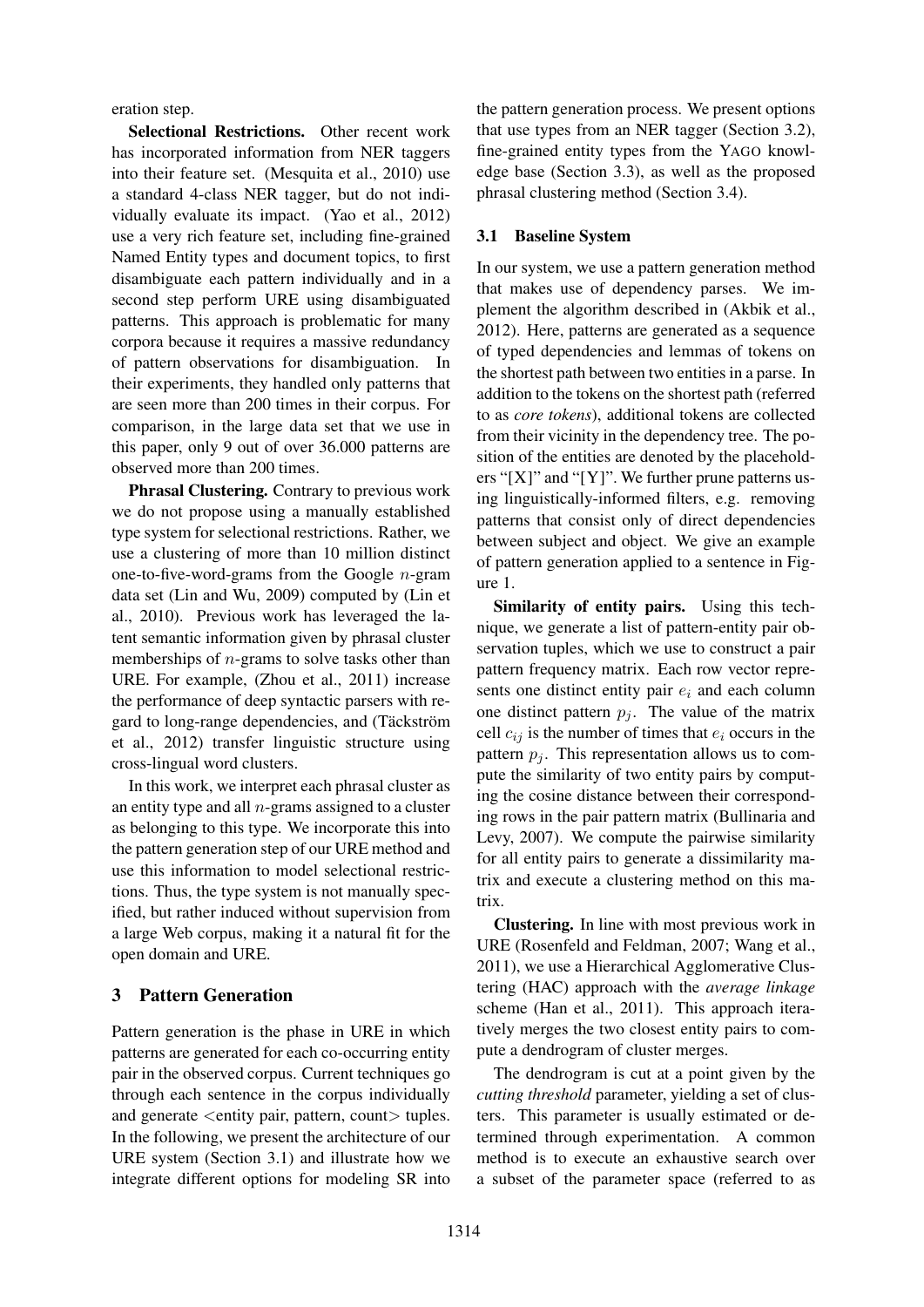

Figure 1: Illustration of the pattern generation process for one example sentence with the entities "Jim" and "VW Beetle". Part-of-speech and Named Entity class tags are given below the tokens in the sentence. The shortest path between the two entities is highlighted bold in the dependency tree. The word "got" lies along this path, which is lemmatized to produce the pattern [X] GET [Y]. As an option, the Named Entity classes of the entities are included as selectional restrictions into the pattern, yielding the pattern [X:PERSON] GET [Y:MISC].

*grid search*), guided by cross-validation on a training set (Bergstra and Bengio, 2012). Through such experimentation, we determine that the cutting threshold must be set at a high value (for example around 0.999) to produce good clustering results<sup>2</sup>.

Clustering result. The clustering produces a set of clusters, which each consist of a set of entity pairs. Each resulting cluster is interpreted as one discovered relation, and all entity pairs in the cluster as the instances of this relation. The clustering result is then passed to an evaluation step discussed in detail in Section 4.

#### 3.2 Named Entity Type Restrictions

We first extend the system with an option to use standard Named Entity types as selectional restrictions, in a similar fashion as a previous URE system (Mesquita et al., 2010). We incorporate the Stanford NER 7-class tagger into the sentence parsing pipeline and determine the type of each entity. These types are used to restrict the generic placeholders [X] and [Y] in generated patterns with the types of the subject and object entities.

For the example sentence illustrated in Figure 1, the tagger determines the class PERSON for "Jim", and MISC for "VW Beetle". The latter class is used for all entities that cannot be assigned any of the named classes. We therefore generate the pattern "[X:PERSON] GET [Y:MISC]" in this example. Because we model entity type restrictions directly into the patterns, we increase the space of all possible patterns and make individual patterns

<sup>2</sup>We determine different values for other linkage schemes. For example, when using the *single-link* linkage scheme in HAC, we find a good estimation for the cutting threshold to be 0.9.

more discriminative.

However, as shown in the example in Section 1, the Named Entity classes given by a 7-class tagger are coarse grained and may not include the types necessary to disambiguate all patterns. Also, there is a risk that Named Entity taggers may determine the wrong type for an entity<sup>3</sup>. This could lead to false evidence that negatively impacts URE.

#### 3.3 Fine-grained Entity Type Restrictions

Because classes from a standard 7-class NER tagger may be too coarse grained for URE, we next extend the system with the option of modeling fine-grained Named Entity classes. We choose an approach that requires entities to be disambiguated and linked to Wikipedia URIs. The YAGO knowledge base then enables us to retrieve fine-grained entity classes for disambiguated entities, such as their Wikipedia categories (of which we use only the head nouns as restrictions). Because many YAGO entities belong to more than one class, this method returns a set of classes for each entity. For example, the Wikipedia categories for "VW Beetle" are "TAXICAB VEHICLES", "AUSTRIAN INVENTIONS", "INDUSTRIAL DE-SIGNS", "SUBCOMPACT CARS" and others.

For each entity pair, we retrieve two sets of entity classes (one for the subject and one for the object). We determine the Cartesian product over these two sets and create one distinct pattern with selectional restrictions for each combination. For the example sentence, this means that we generate a list of patterns, including "[X:PERSON] GET [Y:CAR]", "[X:PERSON] GET [Y:VEHICLE]" and "[X:PERSON] GET [Y:INVENTION]", each of

<sup>&</sup>lt;sup>3</sup>(Finkel et al., 2005) report an overall  $f$ -measure of 87% on the CoNLL 2003 Named Entity Recognition dataset.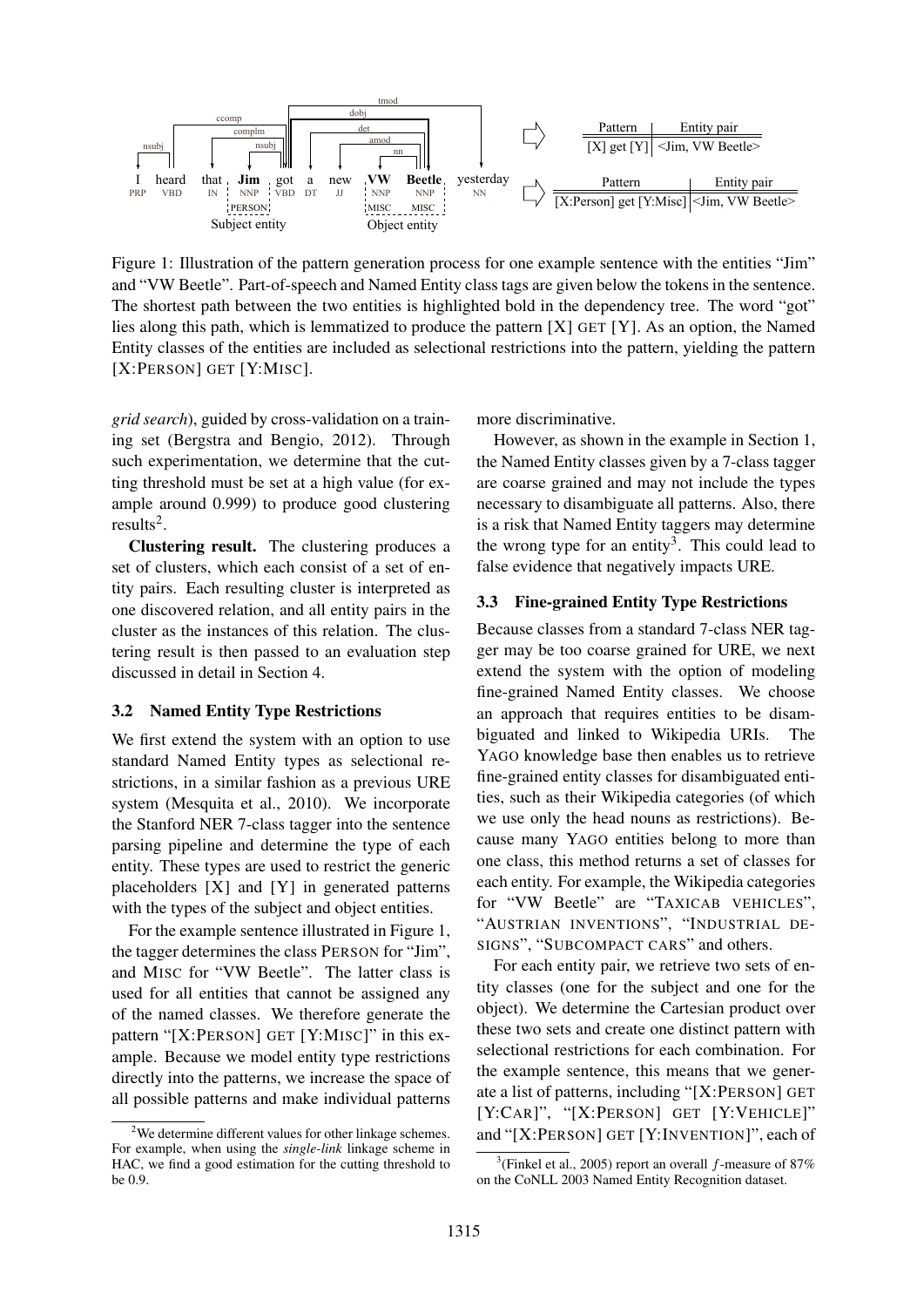

Figure 2: Illustration of the proposed pattern generation process that uses phrasal cluster memberships as selectional restrictions. In 1), phrasal clusters are retrieved for the subject and object of the entity pair. "VW Beetle" for example is in cluster 825, which contains many other car names. In 2) the Cartesian product over the phrasal clusters for subject and object is built and used as selectional restrictions for the pattern generated with the baseline method. This yields a set of patterns with different selectional restrictions.

which is used as a feature. While this method increases the overall number of observed patterns by about one order of magnitude, individual patterns are much more discriminative than without selectional restrictions.

Limitations. Two things must be noted regarding this method of determining fine-grained Named Entity classes. Firstly, it does not necessarily produce patterns at the desired granularity. In Section 1 we discussed the pattern "[X:PERSON] GET [Y:PRODUCT]" to be most appropriate, which is not generated by this method. More importantly though, the method is limited to entities that can be disambiguated to the appropriate Wikipedia page. While this is possible on the dataset we use for the evaluation, it is much more difficult to determine fine-grained Named Entity classes in the open domain with this method. We therefore implement this option mainly for evaluation purposes, in order to determine URE capabilities given a fine-grained, high quality type system for selectional restrictions.

#### 3.4 Phrasal Clusters as Restrictions

To address the limitations of the methods described in 3.3, we propose a method for modeling SR that does not require an existing type system or the disambiguation of entities.

We extend the system with the option of using selectional restrictions derived from a phrasal

clustering computed by (Lin and Wu, 2009) over a dataset of more than 10 million distinct oneto-five-word-grams from the Google  $n$ -gram data set (Lin and Wu, 2009). In this dataset, each  $n$ gram is assigned to ten different phrasal clusters with different association values, also referred to as *weights*. Weights are between 0 and 1, with a higher value indicating a stronger assignment confidence. Because the clustering is based on lexical context,  $n$ -grams in a cluster often share semantic properties. For example, the dataset contains clusters of entities like cities, cars, movies, etc (Lin and Wu, 2009).

During pattern generation, we look up the phrasal cluster IDs for the lexical representation of an entity and use this ID as selectional restriction. For example, the string "VW Beetle" belongs to phrasal cluster number 825 with weight 0.3. Semantically similar strings, such as "Chrysler Voyager" and "Toyota Highlander" are also part of this cluster. We can use this information to restrict the subject of the pattern only to strings that belong to cluster 825. Another phrasal cluster for "VW Beetle" is cluster 805 (with a lower weight of 0.17), which consists of more general product terms such as "Computer Parts" and "Office Supplies". "Jim" is found in cluster 269, which contains many person first names. See Figure 2 for an illustration of this example.

We build the Cartesian product over the two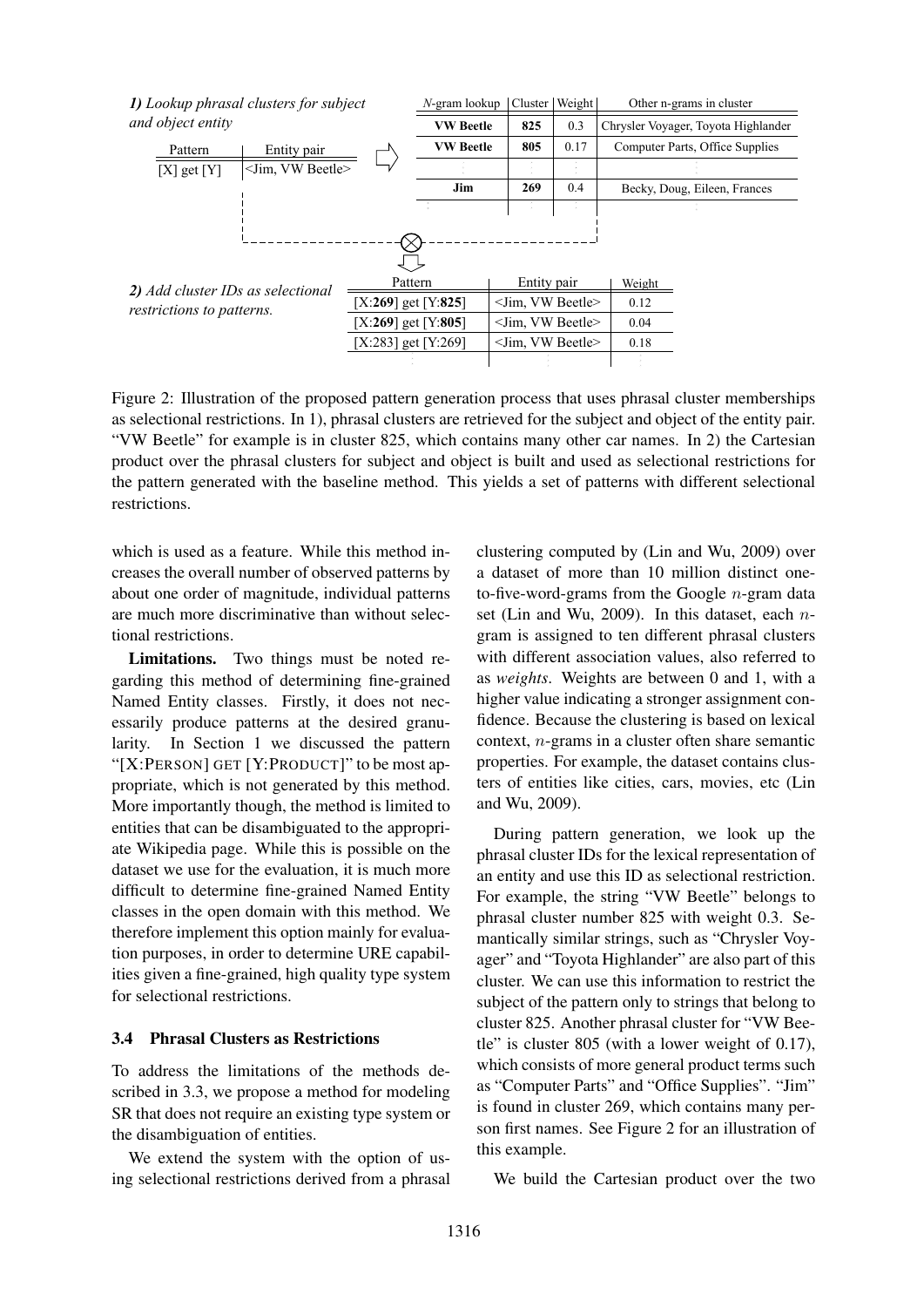sets of phrasal clusters retrieved for the subject and object of an entity pair. Because each entity (e.g. its lexical representation) has 10 soft cluster memberships, the Cartesian product of phrasal clusters for both entities of an entity pair yields a total of 100 distinct weighted phrasal cluster ID combinations, hereafter referred to as *restriction pairs*. The weight of each restriction pair is computed by building the product of the confidence weights of the respective entity-phrasal cluster assignments. Each restriction pair is encoded into its pattern by adding to the entity placeholders " $[X]$ " and "[Y]" a qualifier indicating the phrasal cluster ID. For each observation and restriction pair, a distinct pattern is generated.

This option increases the overall number of distinct patterns by two orders of magnitude. Patterns are also less humanly readable than their counterparts that use coarse- or fine-grained Named Entity types. We use this feature space to evaluate the assumption that we can leverage distributional evidence over a large Web corpus to model selectional restrictions in URE without an existing type system.

### 4 Evaluation

In this section, we perform experiments to measure the impact of different options of modeling selectional restrictions in patterns for URE. We also qualitatively inspect clusters and patterns.

## 4.1 Experimental Setup

Our experiments are performed on a silver standard dataset of 200.000 sentences crawled from the Web and labeled using distant supervision (Mintz et al., 2009). The sentences contain 4500 distinct entity pairs that are part of the YAGO knowledge base<sup>4</sup>. This allows us to compare the results of URE against the YAGO knowledge base. We compute BCubed (Amigó et al., 2009) precision, recall and f-measure values, which are commonly used to extrinsically evaluate clustering results. We perform this evaluation on the following setups:

BASELINE In this setup, we establish the URE quality of the baseline system (see Section 3.1) without modeling selectional restrictions. The baseline is based on the system described in (Akbik et al., 2012).

- NER-7CLASS This scenario simulates previous work by (Mesquita et al., 2010). We evaluate the impact of using a standard NER tagger to model selectional restrictions (see Section 3.2).
- NER-YAGO In this setup, we evaluate the use of a high quality, fine-grained type system to model selectional restrictions. We retrieve fine-grained entity classes from Wikipedia categories as described in Section 3.3.
- PROPOSED-OPEN-1 This setup is a modification of the proposed method that makes use of phrasal clusters to model selectional restrictions in the open domain. Here, we only use the cluster with the top weight (instead of all 10) as restriction for an entity.
- PROPOSED-OPEN-5 Like PROPOSED-OPEN-1 this is a modification of the proposed method. Here, the top 5 clusters for each string are used as restrictions. We use this setup to assess the impact of using only the most likely portion of the full phrasal clusters data set.
- PROPOSED-OPEN-FULL The proposed method making use of the full phrasal clusters data set.

In addition to varying the pattern generation method we also experiment with different cutting thresholds in the Hierarchical Agglomerative Clustering method. We use two cutting threshold parameters that were determined through experimentation (see Section 3.1), namely 0.9995 and 0.9999 (referred to as  $C_{0.9995}$  and  $C_{0.9999}$  respectively). We also perform a grid search over the parameter space to determine the best cutting threshold for each setup, which we refer to as  $C_{best}$ .

## 4.2 Quantitative Evaluation

Table 2 shows the results of the quantitative evaluation. At all cutting thresholds, we observe improvements in overall f-measure with all setups (except PROPOSED-OPEN-1) over the baseline. These results indicate the value of including selectional restrictions in the pattern generation step of a URE method. When comparing the different methods, we note that NER-YAGO and PROPOSED-OPEN-FULL perform best, outperforming the baseline at peak setting by 15% and 28% respectively. PROPOSED-OPEN-1 performs much worse than the baseline, especially

<sup>&</sup>lt;sup>4</sup>In (Akbik et al., 2012) we illustrate and evaluate the labeling procedure in detail.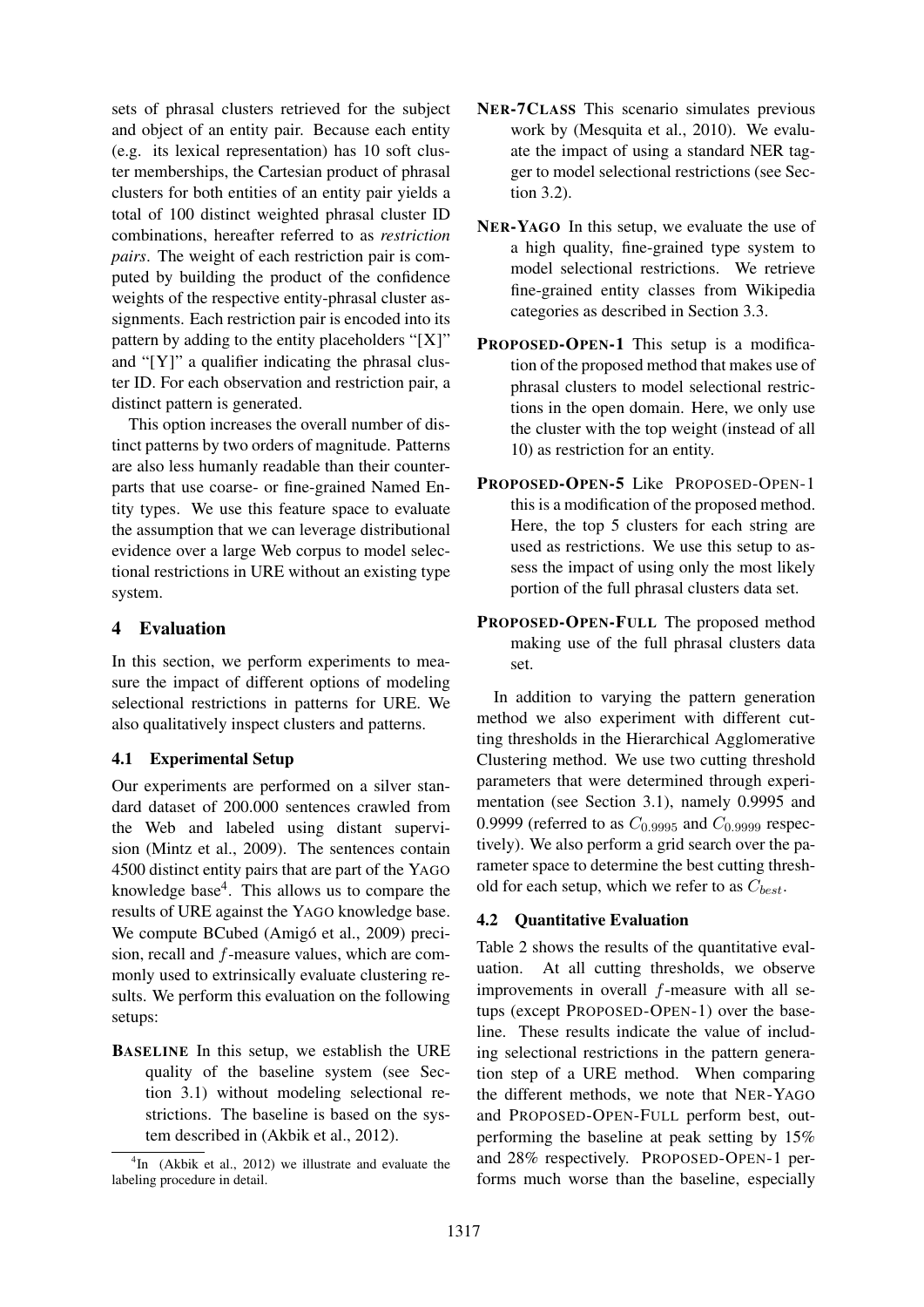|                    | $C_{0.9995}$ |      | $C_{0.9999}$ |      | $\cup$ best |      |                   |      |      |
|--------------------|--------------|------|--------------|------|-------------|------|-------------------|------|------|
|                    | P            | R    | F1           | P    | R           | F1   | P                 | R    | F1   |
| <b>BASELINE</b>    | 0.34         | 0.59 | 0.43         | 0.21 | 0.74        | 0.33 | 0.46              | 0.45 | 0.46 |
| NER-7CLASS         | 0.39         | 0.55 | 0.46         | 0.52 | 0.45        | 0.48 | 0.51              | 0.47 | 0.49 |
| NER-YAGO           | 0.74         | 0.39 | 0.52         | 0.65 | 0.50        | 0.57 | 0.65              | 0.53 | 0.59 |
| PROPOSED-OPEN-1    | 0.95         | 0.02 | 0.04         | 0.95 | 0.02        | 0.04 | $\overline{0.95}$ | 0.02 | 0.04 |
| PROPOSED-OPEN-5    | 0.70         | 0.31 | 0.43         | 0.59 | 0.45        | 0.51 | 0.57              | 0.49 | 0.53 |
| PROPOSED-OPEN-FULL | 0.58         | 0.45 | 0.51         | 0.49 | 0.54        | 0.51 | $\sqrt{.57}$      | 0.49 | 0.53 |

Table 2: Overview of the results of the comparative evaluation. At all cutting threshold settings, setups NER-YAGO and PROPOSED-OPEN-FULL achieve significantly higher f-measure scores than the baseline. We find that at peak performance, the PROPOSED-OPEN-5 setup reaches a similar quality as PROPOSED-OPEN-FULL.

| <b>BASELINE</b>         |                                            |                                                          |                                                            |  |  |  |  |
|-------------------------|--------------------------------------------|----------------------------------------------------------|------------------------------------------------------------|--|--|--|--|
| ID                      | <b>Example patterns</b>                    | <b>Example entity pairs</b>                              |                                                            |  |  |  |  |
| 1                       | $[Y]$ OWNED BY $[X]$ ,                     | $[X]$ BUY $[Y]$ ,                                        | $\langle$ SNCF, Systra $\rangle$                           |  |  |  |  |
|                         | $[Y]$ part of $[X]$ ,                      | $[Y]$ acquired by $[X]$                                  | <eskom, arnet="" power="" station=""></eskom,>             |  |  |  |  |
| $\overline{2}$          | $\overline{[X]$ WIN $\overline{[Y]}$ ,     | <cher, award="" emmy=""></cher,>                         |                                                            |  |  |  |  |
|                         | [Y] WINNING [X],                           | [X] NOMINATED FOR [Y]                                    | <chile, chilean="" for="" independence="" war=""></chile,> |  |  |  |  |
| $\overline{3}$          | $[X]$ 's son $[Y]$ ,                       | $[Y]$ born to $[X]$ ,                                    | <zeus, heracles=""></zeus,>                                |  |  |  |  |
|                         | $[X]$ FATHER OF $[Y]$                      | [X] DAUGHTER OF [Y]                                      | <carus, carinus=""></carus,>                               |  |  |  |  |
| $\overline{4}$          | $[X]$ CREATE $[Y]$ ,                       | $[Y]$ BY $[X]$ ,                                         | <philipps, compact="" disc=""></philipps,>                 |  |  |  |  |
|                         | [Y] invented by [X],                       | $[Y]$ DEVELOPED BY $[X]$                                 | $\leq$ Kent Beck, Extreme Programming $\geq$               |  |  |  |  |
| <b>NER-YAGO</b>         |                                            |                                                          |                                                            |  |  |  |  |
| $\overline{\mathbf{D}}$ | <b>Example patterns</b>                    | <b>Example entity pairs</b>                              |                                                            |  |  |  |  |
| 5                       | [X:FORMATIONS] FIGHT IN [X:WARS],          | <red army,="" civial="" russian="" war=""></red>         |                                                            |  |  |  |  |
|                         | [X:ORGANIZATIONS] WIN [Y:WARS],            | <rebel alliance,="" civil="" galactic="" war=""></rebel> |                                                            |  |  |  |  |
|                         | [Y:CONFLICTS] BETWEEN [X:ORGANIZATIONS]    |                                                          |                                                            |  |  |  |  |
| 6                       | [Y:PEOPLE] STUDENT OF [X:PHILOSOPHERS],    | <aristotle, maimonides=""></aristotle,>                  |                                                            |  |  |  |  |
|                         | [Y:PEOPLE] INFLUENCED BY [X:PHILOSOPHERS], | <ayn paul="" rand,="" ron=""></ayn>                      |                                                            |  |  |  |  |
|                         | [X:PHILOSOPHERS] TEACHER OF [Y:PEOPLE]     |                                                          |                                                            |  |  |  |  |
| $\overline{\tau}$       | [Y:ALBUMS] BY [X:SINGERS],                 | <lou baby="" coney="" island="" reed,=""></lou>          |                                                            |  |  |  |  |
|                         | [Y:ALBUMS] ALBUM BY [X:MUSICIANS],         | <bryan adams,="" reckless=""></bryan>                    |                                                            |  |  |  |  |
|                         | [Y:ALBUMS] PERFORMED BY [X:MUSICIANS]      |                                                          |                                                            |  |  |  |  |
| 8                       | [Y:VENUES] HOME OF [X:TEAMS],              | <milwaukee brewers,="" miller="" park=""></milwaukee>    |                                                            |  |  |  |  |
|                         | [X:CLUBS] PLAY AT [Y:STADIUMS],            | <new stadium="" yankee="" yankees,="" york=""></new>     |                                                            |  |  |  |  |
|                         | [Y:CLUBS] AT [X:LOCATIONS]                 |                                                          |                                                            |  |  |  |  |
| <b>PROPOSED-OPEN</b>    |                                            |                                                          |                                                            |  |  |  |  |
| $\overline{\mathbf{D}}$ | <b>Example patterns</b>                    | <b>Example entity pairs</b>                              |                                                            |  |  |  |  |
| $\overline{9}$          | $[X:204]$ IN $[Y:809]$ ,                   | $[X:204]$ IN [Y:764],                                    | $\langle$ Bob Gale, Back to the Future $\rangle$           |  |  |  |  |
|                         | [X:809] in [Y:764],                        | $[X:203]$ IN [Y:809]                                     | $\langle$ Cher, Zookeeper (film) $>$                       |  |  |  |  |
| 10                      | $[X:18]$ [Y:452] CANDIDATE,                | $[X:233]$ [Y:441] POLITICIAN,                            | <bob allen,="" party="" republican=""></bob>               |  |  |  |  |
|                         | $[X:793]$ [Y:284] CANDIDATE,               | $[X:259]$ [Y:441] POLITICIAN                             | <fob democratic="" james,="" party=""></fob>               |  |  |  |  |

Table 3: 10 sample clusters found with setups BASELINE, NER-YAGO and PROPOSED-OPEN. Each cluster is characterized by the top patterns in its centroid and represents one discovered relation. The entity pairs that make up the cluster are instances of discovered relations. Cluster 3, for example, represents the CHILDOF relation which holds between two persons.

with regards to recall. This is because this method produces highly overspecified patterns that do not allow for efficient grouping of entity pairs.

We also note that the cutting threshold setting has a significant impact on recall, precision and f-measure. At the PROPOSED-OPEN-5 setup, for example, minor variations in the parameter (from  $C_{0.9995}$  to  $C_{0.9999}$  cause an absolute f-measure difference of 0.8 points. This observation strongly indicates the importance of finding methods to effectively parameterize URE.

### 4.3 Qualitative Evaluation

We manually inspect a sample of the discovered relations and patterns to gain insight into how the different setups affect the relation discovery capabilities of our URE method. We illustrate our observations with a number of clusters shown in Table 3. We give examples of clusters for three setups: BASELINE, NER-YAGO and PROPOSED.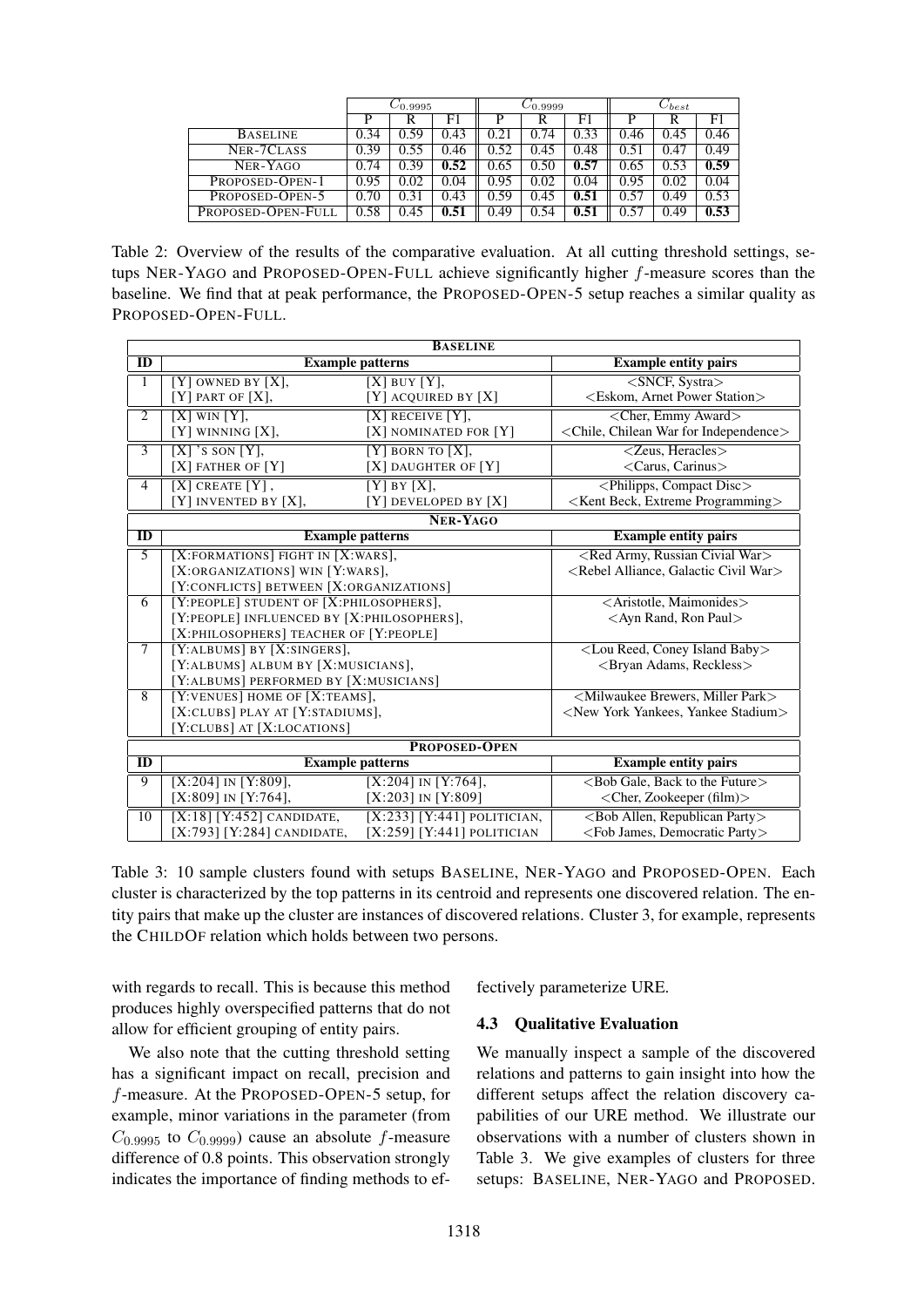For each cluster, which represents one discovered relation, we list a small set of representative patterns and entity pairs.

Cluster 1, for example, is a cluster that represents company acquisitions, as is indicated by top patterns such as "[Y]  $ACQUIRED BY [X]$ " and " $[Y]$  PART OF  $[X]$ ". Entity pairs in this cluster are relation instances. This means that <Eskom, Arnet Power Station is an instance of the COM-PANYACQUISION relation. We find that this cluster corresponds most closely to the OWNS relation from the YAGO knowledge base.

Readability. Generally, we note that using named classes for selectional restrictions (NER-7CLASS and especially NER-YAGO) result in more human readable patterns than their counterparts in the baseline and proposed methods. Considers clusters 6 and 9. Cluster 6 is easy to evaluate, as the top patterns are human readable. It represents the INFLUENCEDBY relation that holds between a person and a philosopher. Cluster 9, on the other hand, is characterized by patterns that consist only of prepositions and phrasal cluster IDs. We must consult the entity pairs to determine that this cluster represents the ACTEDIN relation that holds between an actor and a film.

Granularity. In many cases, we find that selectional restrictions lead to the discovery of more fine-grained relations. An example of this is cluster 7, which denotes a relationship between a singer and the music album she created. All 46 instances in this cluster belong to the more general CREATED relation from YAGO that holds between a person and something she created (such as films, novels, albums etc.). This observation has implications for the use of selectional restrictions in URE, namely that the granularity of discovered relations can be influenced by the choice of type system. This also points to difficulties for the method of evaluating URE against an existing knowledge base as discovered relations might differ in granularity from the KB schema. Both these observations merit further investigation in future work.

Ambiguities. We look into errors made by the URE method and find that many errors are due to pattern ambiguities. Cluster 2, for example, mostly corresponds to the YAGO relation HAS-WONPRIZE. However, the patterns "[X] WIN  $[Y]$ " and "[Y] WINNING [X]" that hold between correct instances such as <Cher, Emmy Award>

also hold between false positives such as <Chile, Chilean War for Independence>. In more discriminative setups, this error is not made. For example, cluster 5 contains the more differentiated pattern "[X:ORGANIZATIONS] WIN [Y:WARS]".

### 5 Conclusion and Outlook

In this paper, we addressed the problem of pattern ambiguities in URE by evaluating different methods of modeling selectional restrictions. We find that SR generally have a positive impact on relation discovery capabilities of our URE method. Significantly, we find a fine-grained type system to be the best setting, especially if URE is applied to a closed domain where most types of interest can be detected. For the open domain, we have presented a method that makes use of a Web-derived phrasal clustering of n-grams. We find our proposed method to be effective in reducing pattern ambiguities, with the advantage of being independent of a manually determined type system. Based on our results, we believe that correctly restricted deep syntactic patterns are the best features for URE.

In a qualitative evaluation of clustering results, we have determined two main issues that merit being addressed in future work in URE. First, automatic evaluation of URE remains problematic, as relations might be discovered that differ in granularity or semantics from the knowledge base that is evaluated against. Current evaluation methods penalize such divergence, even though discovered relations might still be correct. Second, we found that the parameterization of the clustering approach used in URE greatly influences the result quality and granularity. We find that even minor variations on the cutting threshold parameter for Hierarchical Agglomerative Clustering greatly impact overall f-measure.

Future work will focus on closely investigating clustering techniques and methods for effective parametrization. In addition, we intend to investigate Active Learning (Sun and Grishman, 2012) as a method to include minimal amounts of human feedback to guide the relation discovery process and improve overall URE results.

### Acknowledgements

We would like to thank the anonymous reviewers for their helpful comments. Alan Akbik received funding from the European Union's Seventh Framework Programme (FP7/2007- 2013) under grant agreement no ICT-2009-4-1 270137 'Scal